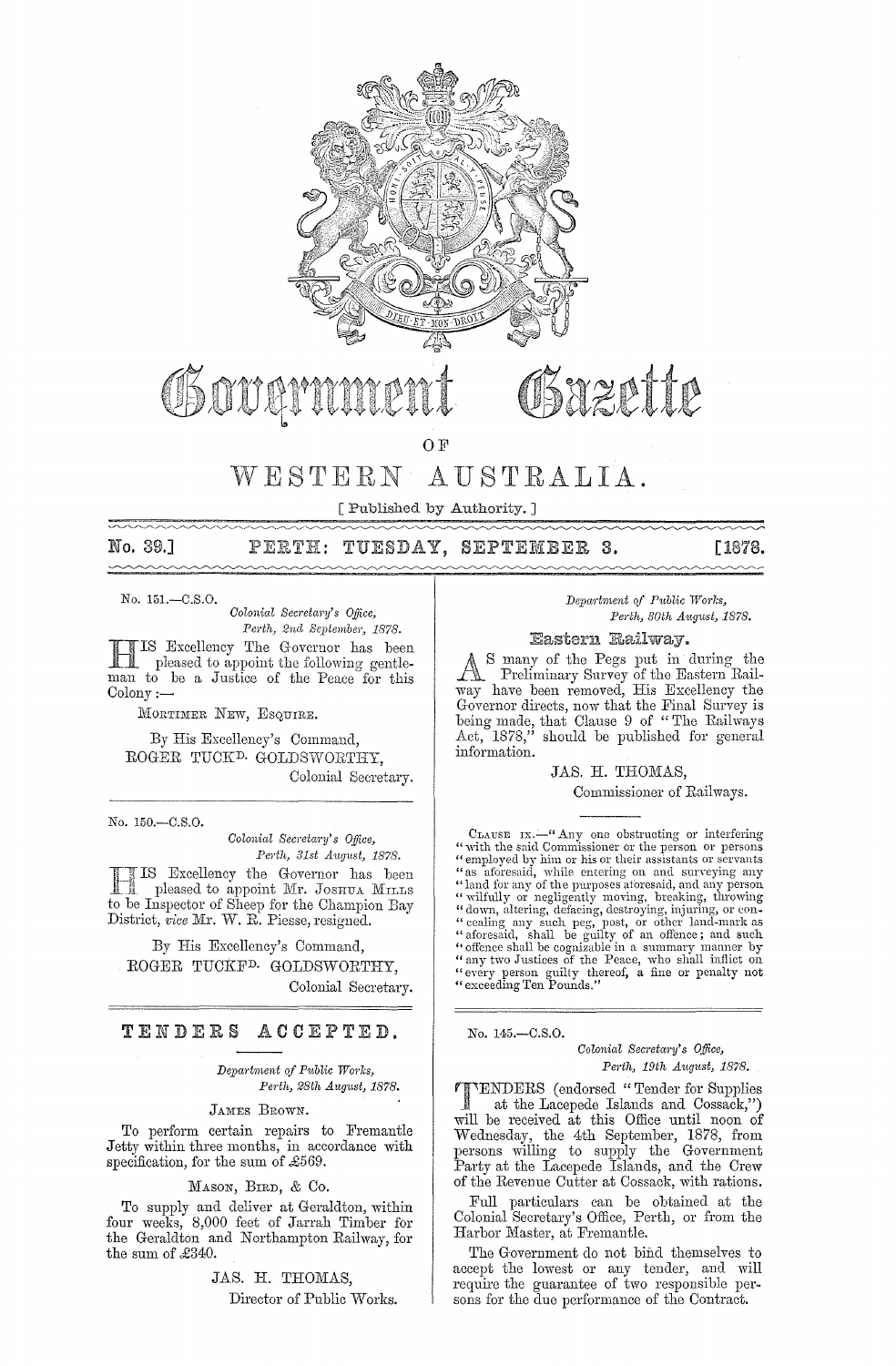Forms of Tender may be had on application to the various Resident Magistrates, and at the Public Offices, Perth; and no tender will be entertained unless rendered on the prescribed form.

By His Excellency's Command, ROGER TUCKFD. GOLDSWORTHY, Colonial Secretary.

#### *Depa?'tnwnt of Public Works,*  Perth, 7th August, 1878.

**THENDERS** (endorsed "Tender for Sundries be received at this Office until noon of Monday, the 9th September, from persons willing to supply sundry fittings and appliances for the Photolithographic Establishment.

Tenders to state the shortest time in which the whole will be supplied.

The Government do not bind themselves to accept the lowest or any tender, and will require the guarantee of two responsible persons for the due performance of the Contract.

Forms of Tender may be had on application to the various Resident Magistrates, and at the Public Works' Office, Perth, where full particulars can be obtained.

No tender will be entertained unless on the prescribed form.

JAS. H. THOMAS,

Director of Public Works.

#### $Department$  of Public Works, *Perth, 7th August, 1878.*

TENDERS (endorsed "Tender for Jarrah")<br>Timber.") will be received at this Office Timber,") will be received at this Office until noon of Friday, the 13th September, from persons willing to supply and deliver at Capetown, Cape of Good Hope, about 300 tons of Jarrah Timber as follows: in straight balks from 20 to 50 feet in length.

|    |        | ft. |        | inches.              |  |  |  |  |  |
|----|--------|-----|--------|----------------------|--|--|--|--|--|
| 5  | pieces | 50  | $\log$ | 15<br>15<br>$\times$ |  |  |  |  |  |
| 10 | ,,     | 45  | ,,     | 15<br>15<br>$\times$ |  |  |  |  |  |
| 10 | ,,     | 40  | ,,     | 15<br>15<br>$\times$ |  |  |  |  |  |
| 20 | ,,     | 50  | ,,     | 14<br>14<br>$\times$ |  |  |  |  |  |
| 20 | ,,     | 45  | ,,     | 14<br>14<br>$\times$ |  |  |  |  |  |
| 20 | ,,     | 40  | ,,     | 14<br>14<br>$\times$ |  |  |  |  |  |
| 30 | "      | 40  | ,,     | 14<br>14<br>$\times$ |  |  |  |  |  |
| 30 | ,,     | 35  | ,,     | 12<br>12<br>$\times$ |  |  |  |  |  |
| 30 | ,,     | 30  | ,,     | 12<br>12<br>$\times$ |  |  |  |  |  |
| 30 | "      | 25  | ,,     | 12<br>12<br>$\times$ |  |  |  |  |  |
| 30 | ,,     | 20  | ,,     | 12<br>12<br>$\times$ |  |  |  |  |  |

The timber being for trial on the docks, wharfs, &c., it must be of the very best description; to be subject to approval after delivery.

Tenders to state the shortest time in which the whole will be supplied.

The Government do not bind themselves to accept the lowest or any tender, and will require the guarantee of two responsible persons for the due performance of the Contract.

Forms of Tender may be had on application to the various Resident Magistrates, and at the Public Works' Office, Perth; where full particulars can be obtained.

No tender will be entertained unless on the prescribed form.

## JAS. H. THOMAS,

Director of Public Works.

# *Department of Public Works,*<br>Perth, 8th August, 1878.

**TIENDERS** (endorsed "Tender for Police<br>Quarters, Guildford,") will be received<br>at this Office until near of Monday, the 9th **TENDERS** (endorsed "Tender for Police<br>Quarters, Guildford,") will be received at this Office until noon of Monday, the 9th September, from persons willing to perform certain repairs to the Police Quarters, &c., at Guildford.

Copy of specification, &c., may be seen on application at the Office of the Clerk to the Magistrates at Guildford.

Tenders to state the shortest time in which the work will be completed.

The Government do not bind themselves to accept the lowest or any tender, and will require the guarantee of two responsible persons for the due performance of the Contract.

Forms of Tender may be had on application to the various Resident Magistrates, and at the Public Works' Office, Perth, where Plans, Specifications, Conditions, and full particulars can be obtained.

No tender will be entertained unless on the prescribed form.

JAS. H. THOMAS, Director of Public Works.

## *Department of Public Works, Perth, 6th August, 1878.*

**TENDERS** (endorsed "Tender for Gerald-<br>ton School,") will be received at this<br>Office until noon of Monday, the 16th Sep-Office until noon of Monday, the 16th September, from persons willing to erect the new Boys' and Girls' School, Geraldton.

Plans and specification may be seen, and full particulars obtained, on application to the Resident Engineer of the Geraldton and Northampton Railway, and at the Department of Public Works.

Tenders to state the shortest time in which the work will be completed.

The Government do not bind themselves to accept the lowest or any tender, and will require the guarantee of two responsible persons for the due performance' of the Oontract.

Forms of Tender may be had on application to the various Resident Magistrates, and at the Public Works' Office, Perth, where Plans, Specifications, Conditions, and full particulars can be obtained.

No tender will be entertained unless on the prescribed form.

JAB. H. THOMAS, Director of Public Works.

*Department of Public Works, Perth, 6th August, 1878.* 

TIENDERS (endorsed "Tender for Bussel-<br>ton School,") will be received at this<br>Office until neap of Monday the 16th Son Office until noon of Monday, the 16th September, from persons willing to perform certain alterations and additions to the Girls' and Infants' School at Busselton.

Plans and specification may be seen, and full particulars obtained, on application at the office of the Resident Magistrate, Vasse, and at the Department of Public Works, Perth.

Tenders to state the shortest time in which the work will be completed.

The Government do not bind themselves to accept the lowest or any tender, and will require the guarantee of two responsible persons for the due performance of the Contract.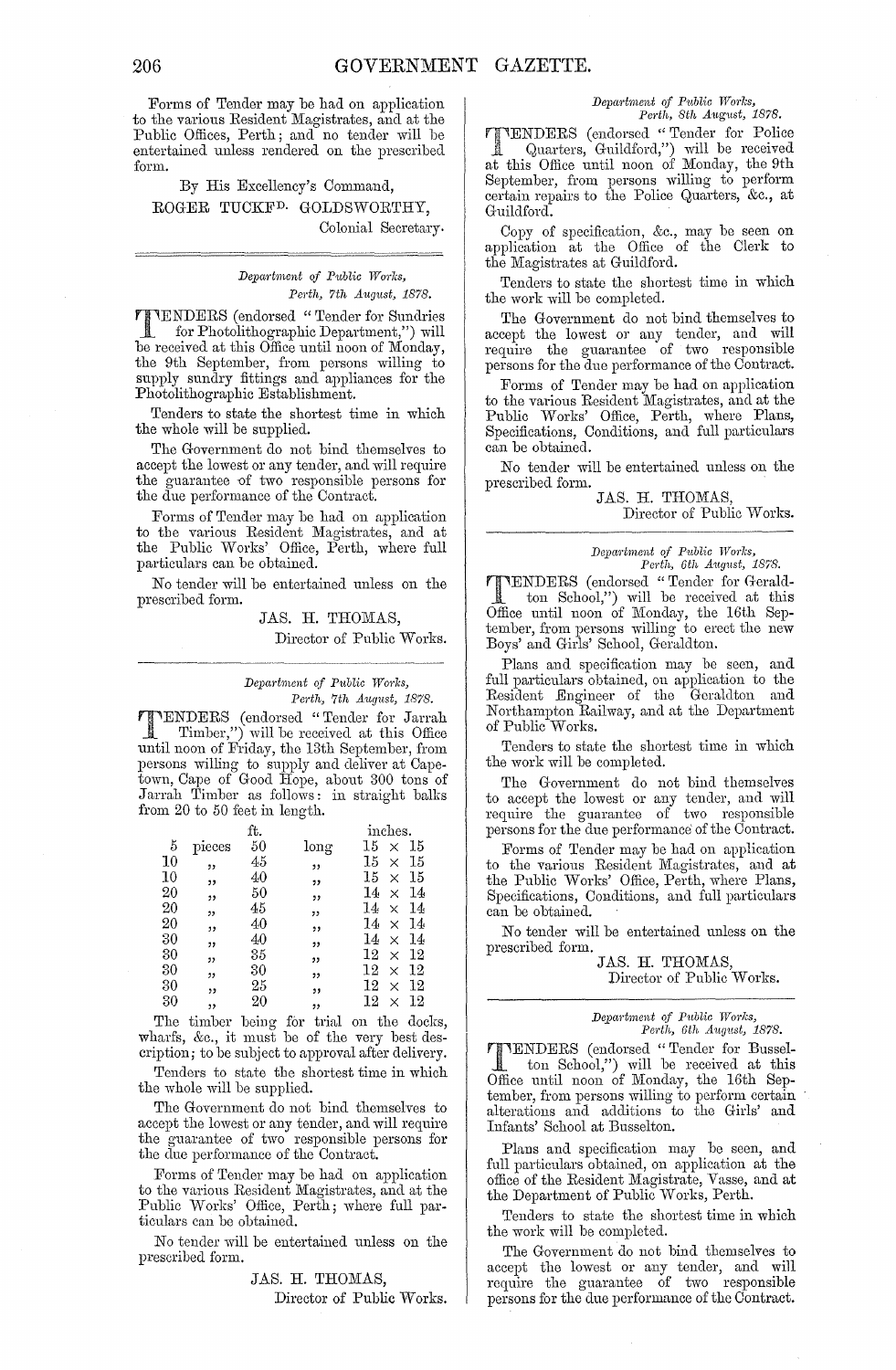Forms of Tender may be had on application to the various Resident Magistrates, and at the Public Works' Office, Perth, where Plans, Specifications, Conditions, and full particulars can be obtained.

No tender will be entertained unless on the prescribed form.

> JAS. H. THOMAS, Director of Public Works.

#### DEPARTMENT OF LAND TITLES.

 $\frac{77}{1878}$  Transfer of Land Act, 1874.

T NAKE NOTICE that William Buckingham of the Canning district yeoman has made application to be certificated as the owner of an estate in fee simple in possession in the following parcel of land situate in the district aforesaid and known as

#### LOCATION NO. 33

as the same is of record in the Survey Office.

AND FURTHER TAKE NOTICE that all other persons claiming to have any estate right title or interest in the said parcel of land ARE HEREBY REQUIRED to lodge with the Registrar of Titles on or before the 26th day of September next a *caveat* forbidding the same from being brought under the operation of the Act.

J. C. H. JAMES Commissioner of Land Titles. Perth, 28th August, 1878.

#### $\frac{73.74}{1878}$  Transfer of Land Act, 1874.

TAKE NOTICE that J ames Pratt Dempster Charles Edward Dempster and William Simon Dempster of Toodyay gentlemen. have made application to bring under the operation of the above Act the parcels of land hereinafter respectively mentioned and described as to ,which they claim to be owners of an estate in fee simple in possession :-

*(a)* Avon Location No. 12 as the same is of record in the Survey Office.

*(b)* 3000 acres portion of Avon Location L, bounded On the SE by an East North East and West South West line by compass 276 chains 34 links in length passing through a mark in the ground situate at the distance of 634 chains North North West by compass from the marked summit tree on Mount Bakewell.

*On the* NWby a line parallel to the above boundary at the distance of 97 chains 60 links therefrom

*On the* NE by a North North \Vest and South South East line by compass measuring 97 chains 60 links in length and connecting the limits above described.

*On the SW* by that portion of the Avon river's right bank which is included between the South Eastern and North Western boundaries.

AND FURTHER TAKE NOTICE that all other persons claiming to have any estate right title or interest in the above lands or in either of them ARE HEREBY REQUIRED to lodge with the Registrar of Titles on or before the 21st<br>day of September next a *caveat* forbidding the same from being brought under the Act.

J. C. H. JAMES,

Commissioner of Land Titles. Perth, 26th August, 1878.

#### *Crown Lands' Office, Perth, 29th August, 1878.*

IS Excellency the Governor has been pleased, on the recommendation of the Acting Com-<br>missioner of Crown Lands, to set apart, as a Public Reserve, the land described in the Schedule<br>helow for the numero bornin set forth a below, for the purpose herein set forth:-

#### RESERVE.

| Recorded<br>Number. | Content.<br>A. R. P. | Description of Boundaries.                                                                                                                                                                                                                                                                                                                               | Purpose for which made. |  |  |  |  |
|---------------------|----------------------|----------------------------------------------------------------------------------------------------------------------------------------------------------------------------------------------------------------------------------------------------------------------------------------------------------------------------------------------------------|-------------------------|--|--|--|--|
| $312\,\mathrm{A}$   | 2 0 0                | Bounded on the North-west by two chains of Eleanor   For a Wesleyan-Methodist<br>Street, on the South-east by two chains of Sandune<br>Road, on the North-east by Geraldton suburban lot 3,<br>measuring 10 chains 6 links, and on the South-west by<br>Geraldton town lots 565 and 567, and by suburban lot 1,<br>measuring together 10 chains 7 links. | Church, Geraldton.      |  |  |  |  |

ROGER TUOKFD. GOLDSWORTHY, Acting Oommissioner of Orown Lands.

#### WESTERN AUSTRALIA.

Meteorological Observations from the 22nd to 31st August, 1878 (inclusive).

WIND Registered by Mr. Forsyth, Harbor Master, at Arthur's Head, Fremantle; altitude above the sea 55 feet, in Latitude 32° 02' *14"* S., Longitude 115° 45' *12"* E.

The other instruments registered are placed in the grounds adjoining the Survey Office, Perth; altitude above the sea 47 feet, in Latitude 31° 57' 25" S., Longitude 115° 52' 02" E.

MALCOLM FRASER, Surveyor General.

| Week<br>ending.       | BAROMETER:                                                                    | THERMOMETERS IN SHADE. |               |               |               | RADIATION<br>THERMO-<br>METERS. |                   |                       | WIND.                                  |                       | DEGREE                        |                           | : Mean<br>uni. | EVAPOR-                |
|-----------------------|-------------------------------------------------------------------------------|------------------------|---------------|---------------|---------------|---------------------------------|-------------------|-----------------------|----------------------------------------|-----------------------|-------------------------------|---------------------------|----------------|------------------------|
|                       | Mean Reading<br>corrected, and re-<br>duced to sea level.<br>and 32 deg. Fah. | Dry.                   |               | Wet.          |               |                                 |                   | RAIN:<br>Amount<br>in | Horizontal                             |                       | OF<br>HUMIDITY,<br>Saturation | CLOUD:<br>Mean<br>amount. | CNE:           | ATION:<br>Amount<br>in |
|                       |                                                                               | Maxi-<br>mum.          | M ni-<br>mum. | Maxi-<br>mum. | Mini-<br>mum. | Solar.                          | Terres-<br>trial. | inches.               | velocity in<br>miles, per<br>24 hours. | General<br>direction. | $=100$ : mean<br>amount.      |                           | ă              | inches.                |
| $_{\rm 28th}$<br>29th | 30.191                                                                        | 64.7                   | 47.6          | 59.9          |               | $45.8$ 115.3                    | 40.2              | -73                   | 588.75                                 | ous.                  | 81                            | 4.4                       | 6.7            | .56                    |
| to<br>31st            | 30.123                                                                        | 65.2                   | 43.8          | 58.5          | 42.5          | 116.3                           | 36.7              | $-25$                 | 485.86                                 | .<br>a                | 74                            | 6.3                       | 4.6            | .39                    |

#### Total Rainfall for the month=7'01 inches.

Highest reading of Barometer 30°353 on 27th I Thermometers in shade. { Maximum Dry 70' on 22nd & 25th I Divest do.  $\,$  38°8 on 28th & 29th  $\,$ 

The Observations are taken at 10 a.m., (excepting Barometer, which is registered at 12 a.m.)